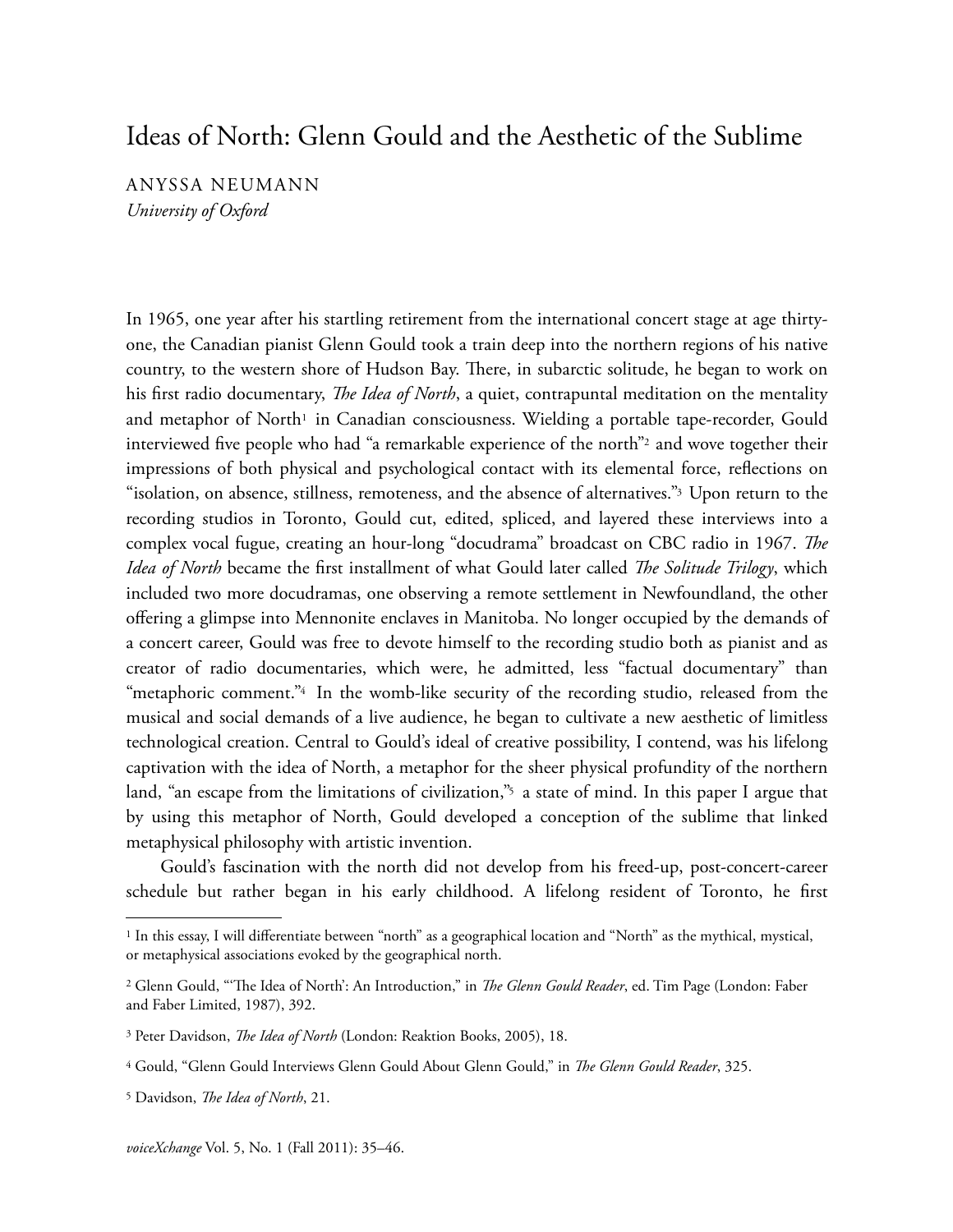## 36 | *voiceXchange*

encountered the imagery of the Canadian wilderness through Group of Seven paintings, reproductions of which hung in many Canadian schoolrooms, and later through regional maps, aerial photographs, and geological surveys.<sup>[6](#page-1-0)</sup> His sense of the north as something "other," separate, away from society, stemmed from the weekend trips his family took to their summer house on Lake Simcoe, an hour north of Toronto. Gould was fond of disappearing into the woods with his dog, visiting cows in the fields, and motor-boating on the lake; his preference for seclusion emerged early in life. At Simcoe, he could practice the piano in peace, listen to the radio, and fiddle with recording equipment on his own schedule, developing a lifelong love affair with the microphone.[7](#page-1-1) In Toronto, he often retreated to the refuge of the organ at the Presbyterian church his family attended, playing Bach, alone, in a spiritual dimension of solitude: "Those moments of evening sanctuary became very special to me. They meant one could find a certain tranquility, even in the city, but only if one opted not to be part of it...."<sup>[8](#page-1-2)</sup> Gould also opted out of mainstream romantic piano repertoire, favoring Bach foremost, followed by the Second Viennese School. At age fifteen, he wrote that "the aim of these men...is to recapture the pure subjectivity of the Renaissance, Baroque, and early classical era…this return to bygone days has been…a spiritual refreshner [sic] and aesthetic directive…."[9](#page-1-3) Also spiritually refreshing were Rosalyn Tureck's recordings of Bach. In her playing, Gould found an aesthetic direction that mirrored his own attempts: "It was playing of such uprightness, to put it in the moral sphere. There was such a sense of repose that had nothing to do with languor, but rather with moral rectitude in the liturgical sense."[10](#page-1-4) His emphasis on the link between spiritual, moral, and aesthetic concerns in music is reflected in his perception of the Canadian north as a place of spiritual purification and distance, a place where a "neo-Thoreauvian way of life"<sup>[11](#page-1-5)</sup> is possible.

 Geographically, Gould's early experiences of the north actually lay in the southernmost parts of Canada; both Toronto and Lake Simcoe lie in the St. Lawrence Lowlands beneath the 49th parallel, farther south than the entire state of North Dakota. The country cottage culture at Lake Simcoe, however, tapped into a larger network of lakeside cottages, particularly in the Muskoka District, where Toronto's 19<sup>th</sup> century middle-class first had access to a rugged landscape and

<span id="page-1-0"></span><sup>&</sup>lt;sup>6</sup> Gould, "The Idea of North': An Introduction," 391. The early twentieth century Canadian landscape painters known as the Group of Seven, active from 1913 until the 1930s, sought to express the spirituality, purity, and magnitude of the untouched northern wilderness of Canada. Influenced by Post-Impressionism and Scandinavian art, the Group of Seven broke away from conservative, traditional portrayals of landscape to pursue discovery of an expression based on Canada itself, its rugged geography and its mystical spirit.

<span id="page-1-1"></span><sup>7</sup> Peter F. Ostwald, Glenn Gould: *The Ecstasy and Tragedy of Genius* (New York: W. W. Norton & Company, 1997), 90.

<span id="page-1-2"></span><sup>8</sup> Gould, quoted in Ostwald, *Ecstasy and Tragedy*, 69.

<span id="page-1-3"></span><sup>9</sup> Gould, quoted ibid., 86.

<span id="page-1-4"></span><sup>10</sup> Gould, quoted ibid., 101.

<span id="page-1-5"></span><sup>11</sup> Gould, from a letter dated August 3, 1971, *Glenn Gould: Selected Letters*, ed. John Roberts and Ghyslaine Guertin (Toronto: Oxford University Press, 1992), 150.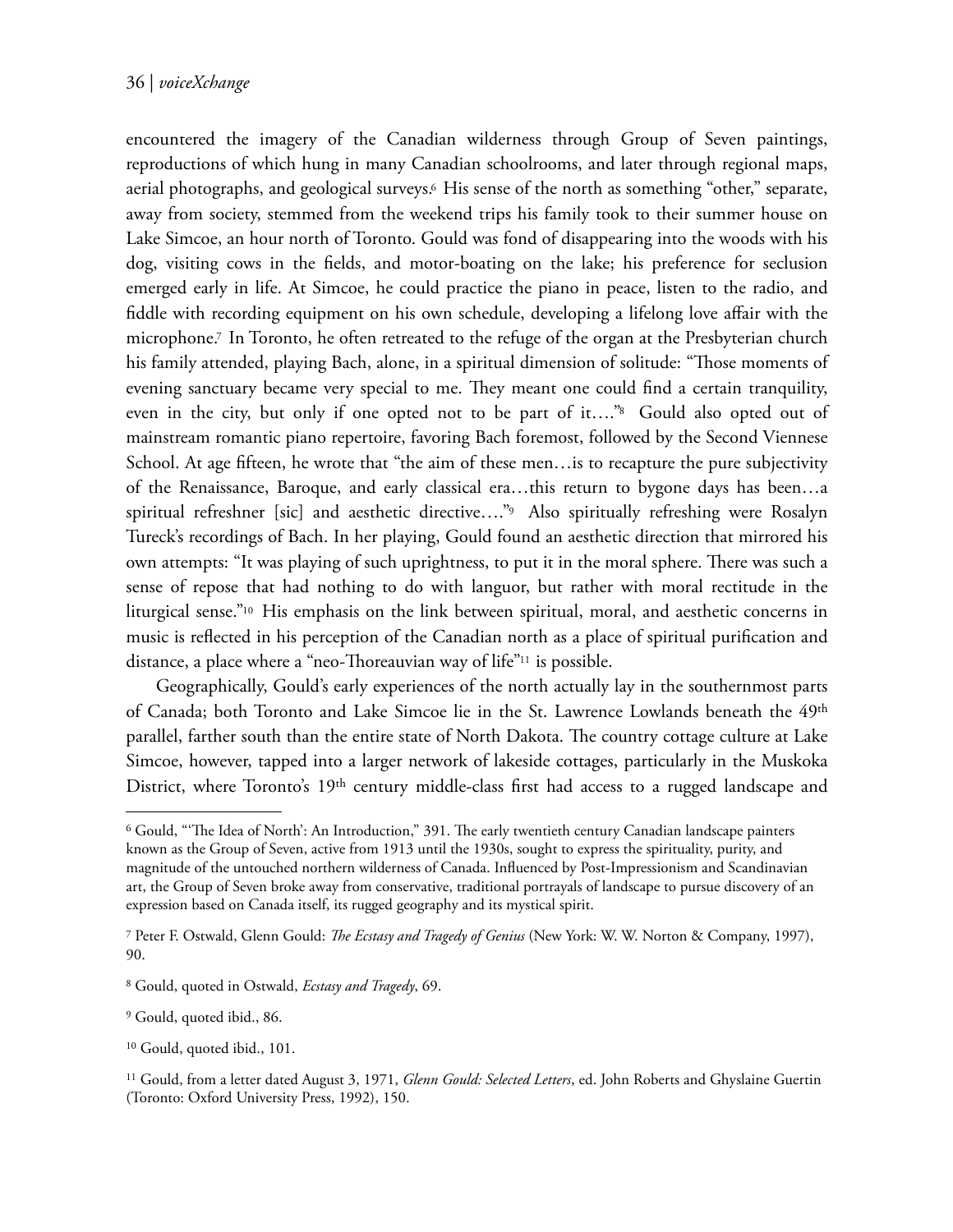austere solitude of the "real Canada."[12](#page-2-0) Looming to the north was this so-called real Canada, the majestic Canadian Shield, a Precambrian slab of rock constituting nearly half of Canada's landmass and emblematic of Canada itself—its stoic impenetrability, its indigenous populations, its colossal physicality—as solid and ancient as the origins of the earth.2 For many, Canadian identity, caught up with images of this Canadian expanse, combines the hard reality of geomorphology with what Canadian writer Margaret Atwood calls "shifting boundaries," for, "until you get to the North Pole, 'North,' being a direction, is relative."<sup>[13](#page-2-1)</sup>

The complex Canadian wilderness of Gould's childhood imagination holds a unique place in the world's conception of the north, a collection of austere geographies and mystic tales promulgated by historic explorations, aboriginal mythology, and literary and visual arts. Although fraught with a complicated history of indigenous persecutions, controversy over Aboriginal rights, exploitation of natural resources, and global warming, Canada's northern soil remains relatively unblemished by international warfare. Unlike Russia, whose far reaches of Siberia tend to evoke exile, despair, and death, Canada is largely undisturbed by the type of political and military upheaval that has marked other northern countries, and the north more easily occupies a space in the mind of Canadian writers as the fulcrum of poetic loneliness and vast, empty places, even though much of the land is, in fact, peopled.[14](#page-2-2) Like Russia, with its history of Orthodox monks and mysticism, northern Canada is also home to a certain asceticism associated with the Jesuits, who, having arrived in eastern Canada—then a French colony called New France—in 1611, have become as much a part of Canadian northern mythology as the original inhabitants of the land, the Inuit and First Nations.[15](#page-2-3) Mennonites, Hutterites, and the Russian-Doukhobour immigrants survive in enclaves that add mystique to English-speaking Canada's strong Presbyterian and Methodist traditions, rooted in European Protestantism and its underlying moral virtue.

The inherent spirituality associated with the north traces back to the Greeks, whose paradiselike *Ultima Thule* existed at the back of the north wind; the simultaneous beauty and terror of the north inspired centuries of thought regarding both its transcendent otherness and demonic

<span id="page-2-0"></span><sup>&</sup>lt;sup>12</sup> Ian Radforth, "Canadian Shield," *The Oxford Companion to Canadian History*, ed. Gerald Hallowell (Oxford: Oxford University Press, 2004). Oxford Reference Online. Accessed 9 December 2010. www.oxfordreference.com/ views/ENTRY.html?

<span id="page-2-1"></span><sup>&</sup>lt;sup>13</sup> Margaret Atwood, *Strange Things: The Malevolent North in Canadian Literature* (Oxford: Clarendon Press, 1995), 8.

<span id="page-2-2"></span><sup>14</sup> See the fictional and poetic writings of Margaret Atwood, Wilfred Campbell, Robertson Davies, John Buchan, Robert Service, and also the conservationist literature of "Grey Owl" and Ernest Thompson Seton. This romanticized notion of Canada, prevalent until recent decades, fueled artists like Gould, whose physical detachment from human violation of the land and its indigenous inhabitants allowed them to probe deeply into an imagined north without facing the harsh realities of historical fact.

<span id="page-2-3"></span><sup>&</sup>lt;sup>15</sup> Davidson, *The Idea of North*, 187.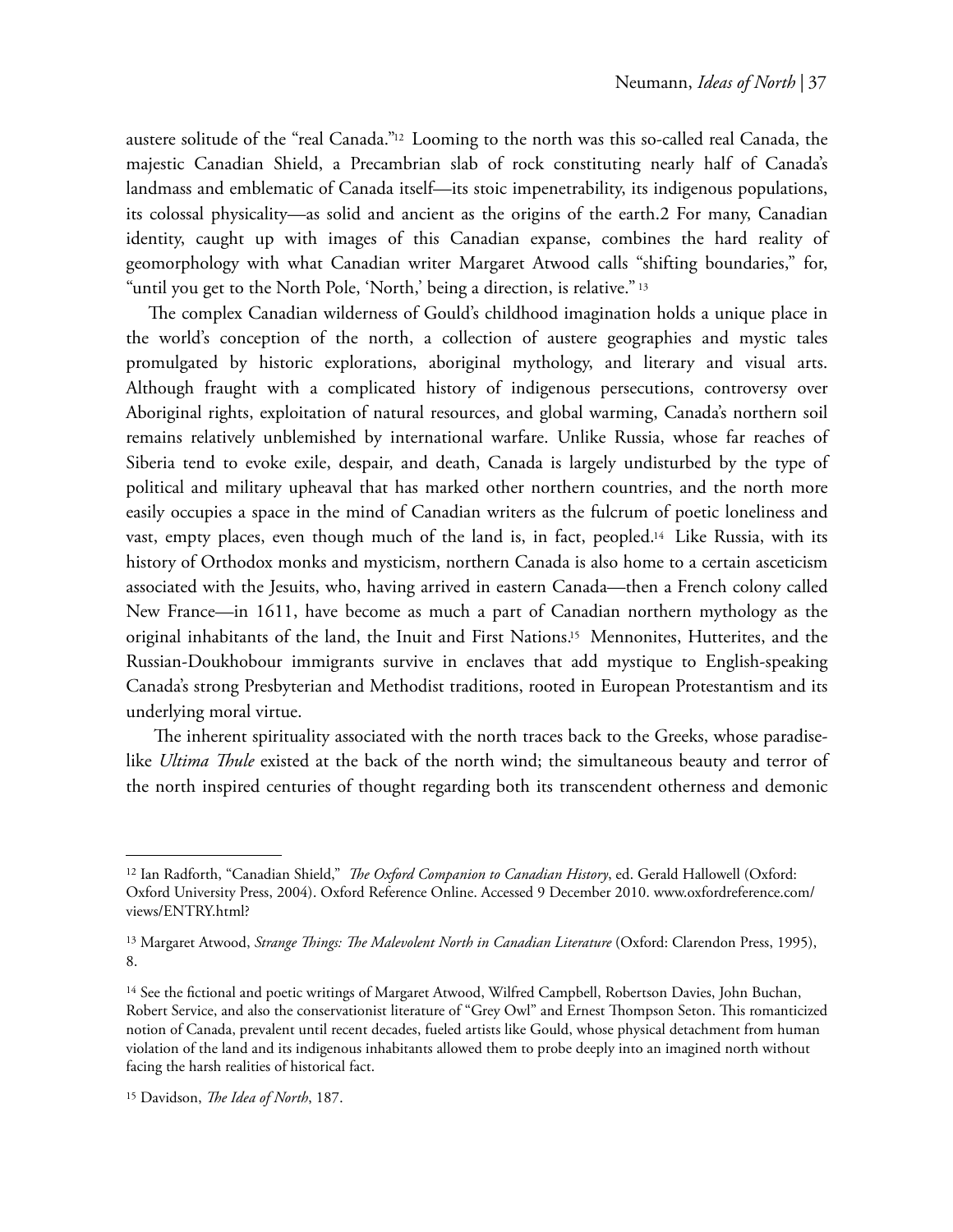power, the "destructive force of nature,"[16](#page-3-0) the bleak, inhospitable terrain of ice, rock, and volcanoes. Many cultures considered the far north to be the land of the dead, a territory between physical and metaphysical realms where souls transition from this world to the next. The idea of a limitless, almost incomprehensible metaphysical space spurred the world's imagination to the idea of north as moving "always out of reach," leading "always to a further north, to an elsewhere."<sup>[17](#page-3-1)</sup> This elsewhere "…has a metaphoric force beyond that definition. 'True north' goes beyond the idea of the prodigious (or malign) north and suggests that, for each individual, there exists somewhere the place that is the absolute of the north, the north in essence, northness in concentration and purity."[18](#page-3-2) As Peter Davidson writes, and as Gould intuitively felt, a "persistent myth of the north in our own time is that the exploration of the Arctic is morally pure, connected with concepts such as askesis and self-knowledge,"[19](#page-3-3) like a compass pointing ever northward. Whereas physical survival in the north requires "sufficient internal resources in a hostile environment,"<sup>[20](#page-3-4)</sup> so too does the metaphysical journey demand constant struggle against the relentless reality of external elements, a pursuit of self-reliance and spiritual edification.

 What first appears as provoking a sense of wonder in the imagination can become distilled, through centuries of thinkers grasping with the incomprehensibility of the infinite, into a philosophy. I posit that the rhetoric of the north as "a threshold in the mind,"[21](#page-3-5) and its preoccupation with the vast unknown, mirrors the philosophical discourse of the sublime, a definition-defying concept first discussed by the Greek critic Longinus and subsequently debated by all schools of thought from Augustinian theology to current postmodern views. In the words of Kant, "The beautiful in nature is a question of the form of the object, and this consists in limitation, whereas the sublime is to be found in an object even devoid of form, so far as it immediately involves, or else by its presence provokes, a representation of *limitlessness*…."[22](#page-3-6) Indeed, common to all philosophical thought about the sublime is "the sense of the divine, the contrast between the limitations of human perception and the overwhelming majesty of nature,

<span id="page-3-5"></span><sup>21</sup> Henry Beissel, quoted in Philip Shaw, *The Sublime* (London: Routledge, 2006), 199.

<span id="page-3-6"></span><sup>22</sup> Immanuel Kant, *Critique of Aesthetic Judgment*, trans. James Creed Meredith (Oxford: The Clarendon Press, 1911), 90. Emphasis in text.

<span id="page-3-0"></span><sup>16</sup> Ibid., 45.

<span id="page-3-1"></span><sup>17</sup> Ibid., 7–8.

<span id="page-3-2"></span><sup>&</sup>lt;sup>18</sup> Davidson, *The Idea of North*, 11.

<span id="page-3-3"></span><sup>19</sup> Ibid., 51. A myth indeed—Orientalizing the north over the course of history turned the north into, in the words of Edward Said, "an idea that has a history and a tradition of thought, imagery, and vocabulary that have given it reality and presence," allowing artists to cling to and promulgate the popular belief that the northern regions were untouched, pristine. Although Said was referring to the Orient (East), rather than the North, his argument holds valid for this paper too, that the Other is not "essentially an idea, or a creation with no corresponding reality…." North is both reality and imagination, each rich and dangerous.

<span id="page-3-4"></span><sup>&</sup>lt;sup>20</sup> Richard Kostelanetz, "Glenn Gould as a Radio Composer." *The Massachusetts Review*, Vol. 29, No. 3 (Fall 1988), 562.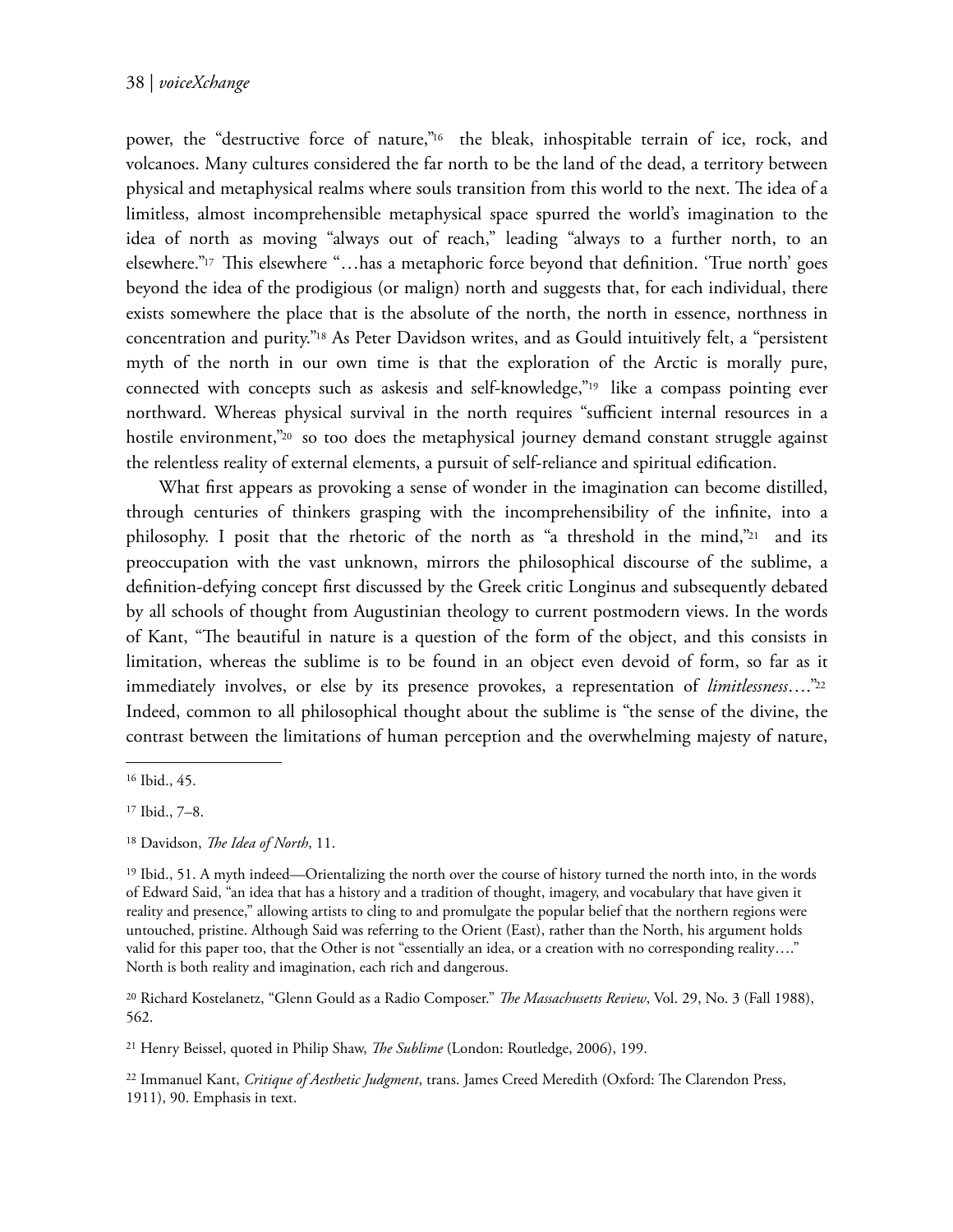as a signifier for that which exceeds the grasp of reason." $23$  That the sublime has its roots in Greek rhetorical figures highlights the opposition between language and nature, and ensuing thinkers have come up with various solutions to the problem of the source of the sublime, whether its roots are in the natural world or in ideas of the mind.<sup>[24](#page-4-1)</sup> The eighteenth-century thinker Edmund Burke proposed that nature must be mediated by the mind in order to be aesthetically apprehended, that only the violent terror of nature observed from a distance can be rendered aesthetically sublime. Also prevalent in the eighteenth century was the Christian/Neoplatonic view that the sublime "in its purest form, is emblematic of the creative power of God, that point of stillness beyond the veil of the contingent."[25](#page-4-2) Kant postulated that the sublime "cannot be contained in any sensible form," and distinguished between the mathematical sublime, spatial or temporal magnitude, and the dynamical sublime, the experience in emotional terms,<sup>[26](#page-4-3)</sup> which parallels Burke's view that one must be at a safe distance to contemplate the terrors of nature.

Though Gould never addressed the philosophical concept of the sublime in explicit terms, my contention is that the discourse of the sublime, particularly that found in Burke, Kant, and Christian Neoplatonism, closely parallels his sense of the North. The language used historically to articulate impressions of the north—any north—demonstrates the "cognitive failure"<sup>[27](#page-4-4)</sup> usually reserved for descriptions of the sublime: vast, limitless, infinite, overwhelming, what lies beyond. The barren, desolate north is the physical representation of Hegel's sublime, "an object whose positive body is just an embodiment of Nothing."[28](#page-4-5) And like the sublime, the north also describes a "state of mind,"[29](#page-4-6) one which became, for Gould, the idea of North, the basis of his creative aesthetic—that is, in the words of Gould's biographer Kevin Bazzana, "music is primarily mental…an abstract entity…essence rather than appearance…the physical aspect of music [becoming] subservient to the conceptual."[30](#page-4-7) Likewise, the physical north stands as a threshold to the conceptual north. Writer Annie Dillard describes her experience in the Arctic Circle as the absence of recognizable three-dimensional space and the absence of time, $31$  a literally physical blank slate. In this vast whiteness of the Arctic landscape, a tabula rasa removed from the constraints of imposed civilization—which cannot survive in the face of such sheer elemental

<span id="page-4-4"></span><sup>27</sup> Ibid., 2.

<span id="page-4-6"></span><sup>29</sup> Ibid., 1.

<span id="page-4-8"></span>31 Annie Dillard, *Teaching a Stone to Talk* (New York: Harper Perennial, 1988), 55.

<span id="page-4-0"></span><sup>&</sup>lt;sup>23</sup> Shaw, *The Sublime*, 4.

<span id="page-4-1"></span><sup>24</sup> Ibid., 47.

<span id="page-4-2"></span><sup>25</sup> Ibid., 47.

<span id="page-4-3"></span><sup>&</sup>lt;sup>26</sup> Shaw, *The Sublime*, 80-81.

<span id="page-4-5"></span><sup>28</sup> Hegel, quoted ibid., 139.

<span id="page-4-7"></span><sup>&</sup>lt;sup>30</sup> Kevin Bazzana, *Glenn Gould: The Performer in the Work: A Study in Performance Practice* (Oxford: Clarendon Press, 1997), 11–13.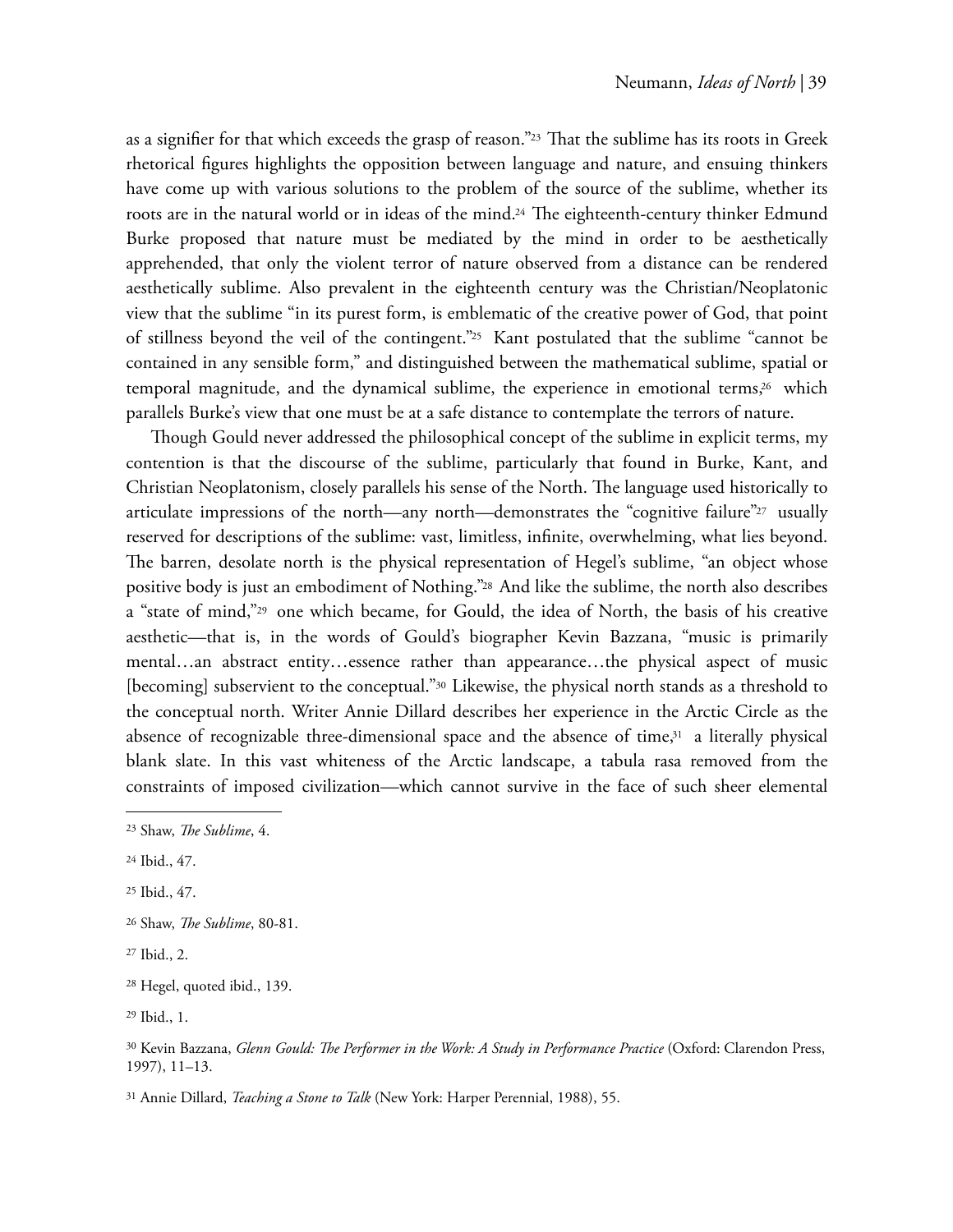force—the artist, through isolation, confronts the absolute idealism of pure form, divorced from banal considerations. The sublime, as a state of mind, offers the possibilities of metaphysical creation rather than natural destruction, freedom instead of oblivion.[32](#page-5-0)

 Holding that solitude is directly proportionate to an artist's productive capacity, Gould sought to live a monastic existence, both personally and professionally, calling himself "the Last Puritan."[33](#page-5-1) Although he lived in Toronto, had daily encounters with recording engineers, and was, by all accounts, a witty and verbose showman in need of attention and praise, he kept his distance from friend and foe alike by technologically mediating his social exchanges with the telephone. A notorious hypochondriac, his standard attire of overcoat, hat, gloves, and scarf, even in the summer, protected him from physical contact with others, and the assortment of loose prescription pills in his pockets was meant to keep him safe from germs and ailments.<sup>[34](#page-5-2)</sup> Gould tended to sleep during the day and work at night, recording copious amounts of piano music and editing his radio programs in the seclusion of the CBC studios, reigning over his dominion with complete artistic control. His excursions to Newfoundland and Manitoba<sup>[35](#page-5-3)</sup> to conduct interviews allowed him to experience truly isolated life while still maintaining an urban existence. Although the north existed as a physical reality for his documentary subjects, it was fundamentally a concept for Gould, a North, a romanticized realm he could freely explore at a safe, intellectual distance, devoid of historical trauma, political entanglements, and physical destruction.[36](#page-5-4) His personal knowledge of solitude was related, in fact, not primarily to geography but to self-imposed solitude, the prerequisite for a condition Gould called the "ecstatic experience."[37](#page-5-5)

 "Ecstasy" is a crucial term he used frequently but loosely, never explaining exactly what he meant by it. Gould's first biographer, Geoffrey Payzant, attempts to define ecstasy as a state of mind, writing that "ecstasy is…a solitary condition, an individual person's standing-outsidehimself. It is not euphoria.... It is not a condition attainable collectively by a crowd, as, for

<span id="page-5-3"></span><sup>35</sup> Gould's first-hand experience of Canada's north ended in Churchill, Manitoba, which "although above the tree line but hundreds of miles south of the Arctic Circle…was the farthest north one could travel by train." Bazzana, *Wondrous Strange* (New Haven: Yale University Press, 2004), 296.

<span id="page-5-4"></span><sup>36</sup> In *The Idea of North*, Gould wrote, "But like but a very few Canadians, I guess, I've had no direct confrontation with the northern third of our country. I've remained of necessity an outsider, and the north has remained for me a convenient place to dream about, spin tall tales about sometimes, and, in the end, avoid." Quoted in Sherrill E. Grace, *Canada and the Idea of North* (Montreal and Kingston: McGill-Queen's University Press, 2001), 1.

<span id="page-5-5"></span>37 Gould, from a telecast quoted in Payzant, *Glenn Gould*, 60.

<span id="page-5-0"></span><sup>&</sup>lt;sup>32</sup> In the words of Friederich Nietzsche, "Only as the genius in the act of creation merges with the primal architect of the cosmos can he truly know something of the eternal essence of art." From *The Birth of Tragedy* in *The Birth of Tragedy and e Genealogy of Morals*, trans. Francis Golffing (New York: Doubleday Anchor Books, 1956), 42.

<span id="page-5-1"></span><sup>33</sup> Gould, from a letter dated January 27, 1960, *Selected Letters*, 26.

<span id="page-5-2"></span><sup>&</sup>lt;sup>34</sup> For further discussion of Gould's well-known quirks, and Gould's own involvement with the critical reception of these quirks, see Geoffrey Payzant, *Glenn Gould: Music and Mind* (Toronto: Key Porter, 1992) and Ostwald, *Glenn Gould*.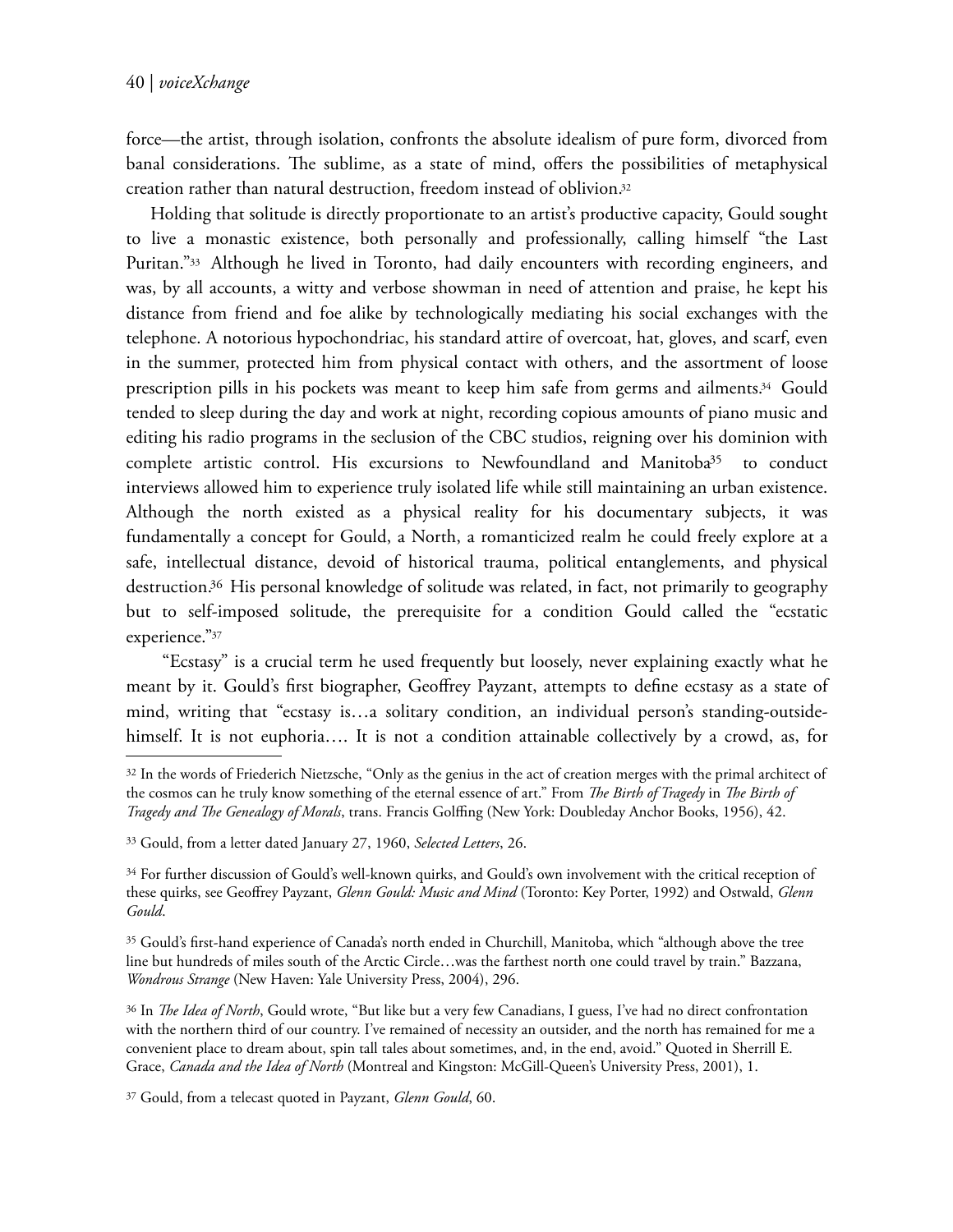example, an audience at a concert."<sup>[38](#page-6-0)</sup> In Payzant's interpretation, Gould felt that "there is no genuine musical experience without ecstasy,"[39](#page-6-1) that this awareness of innerness comes at the moment when the "merging of self with music occurs."[40](#page-6-2) And for Gould, who from a young age felt uncomfortable on stage in front of thousands of critical eyes and spoke of retiring before his international career even took off, the concert hall represented the Roman Colosseum, $41$  the performance an external spectacle for audiences to watch rather than listen to—the diametric opposite of the aloneness necessary for artistic creation. The crowd, waiting for the kill, stifles the fragile experience of ecstasy, that tenuous balance between self and the negation of self, of transcendence beyond the physical restraints of a pianist's technical skill and the heavy, woodand-steel instrument. Morally and aesthetically against the institution of public concerts, Gould believed that: "the justification of art is the internal combustion it ignites in the hearts of men and not its shallow, externalized, public manifestations. The purpose of art is not the release of a momentary ejection of adrenaline but is, rather, the gradual, lifelong construction of a state of wonder and serenity."[42](#page-6-4)

 To construct a life of quiet ecstasy, Gould abandoned the concert stage in 1964 and withdrew to the solitude of the recording studio, proclaiming that radio and records were the future of music.[43](#page-6-5) He turned to the limitless possibilities of "take-two-ness"[44](#page-6-6) and viewed recording technology not as a mechanism for reproduction but as, in fact, a new kind of creation, a process free from the linear limitations of live performance and open to the vast possibilities of editing and splicing multiple interpretations into something entirely new, a montage. The music of Bach worked especially well for Gould's theoretical idea of infinite interpretations "because of its curious combination of structural precision and improvisatory options" which "encourages one to invest it with one's own personality."<sup>[45](#page-6-7)</sup> Gould's idiosyncratic personality is apparent throughout his recordings; his clipped articulation, extreme tempos, pristine counterpoint, transparent structural clarity, and refusal to indulge in the more sensual attributes of the piano make his

<span id="page-6-7"></span>45 Gould, quoted in Roberts, "Preface 1," *Selected Letters*, xi.

<span id="page-6-0"></span><sup>38</sup> Payzant, *Music and Mind*, 63.

<span id="page-6-1"></span><sup>39</sup> Ibid., 66.

<span id="page-6-2"></span><sup>40</sup> Ibid., 65.

<span id="page-6-3"></span><sup>&</sup>lt;sup>41</sup> See "Let's Ban Applause" by Glenn Gould, *The Glenn Gould Reader*, 245-250.

<span id="page-6-4"></span><sup>&</sup>lt;sup>42</sup> Gould, "Let's Ban Applause," *The Glenn Gould Reader*, 246.

<span id="page-6-5"></span><sup>43</sup> Gould wrote, "I have always preferred working in a studio, making records or doing radio or television, and for me, the microphone is a friend, not an enemy and the lack of audience—the total anonymity of the studio provides the greatest incentive to satisfy my own demands upon myself without consideration for, or qualification by, the intellectual appetite, or lack of it, on the part of the audience." From a letter dated February 15, 1961, *Selected Letters*, 43.

<span id="page-6-6"></span><sup>44</sup> Gould, quoted in Payzant, *Music and Mind*, 28.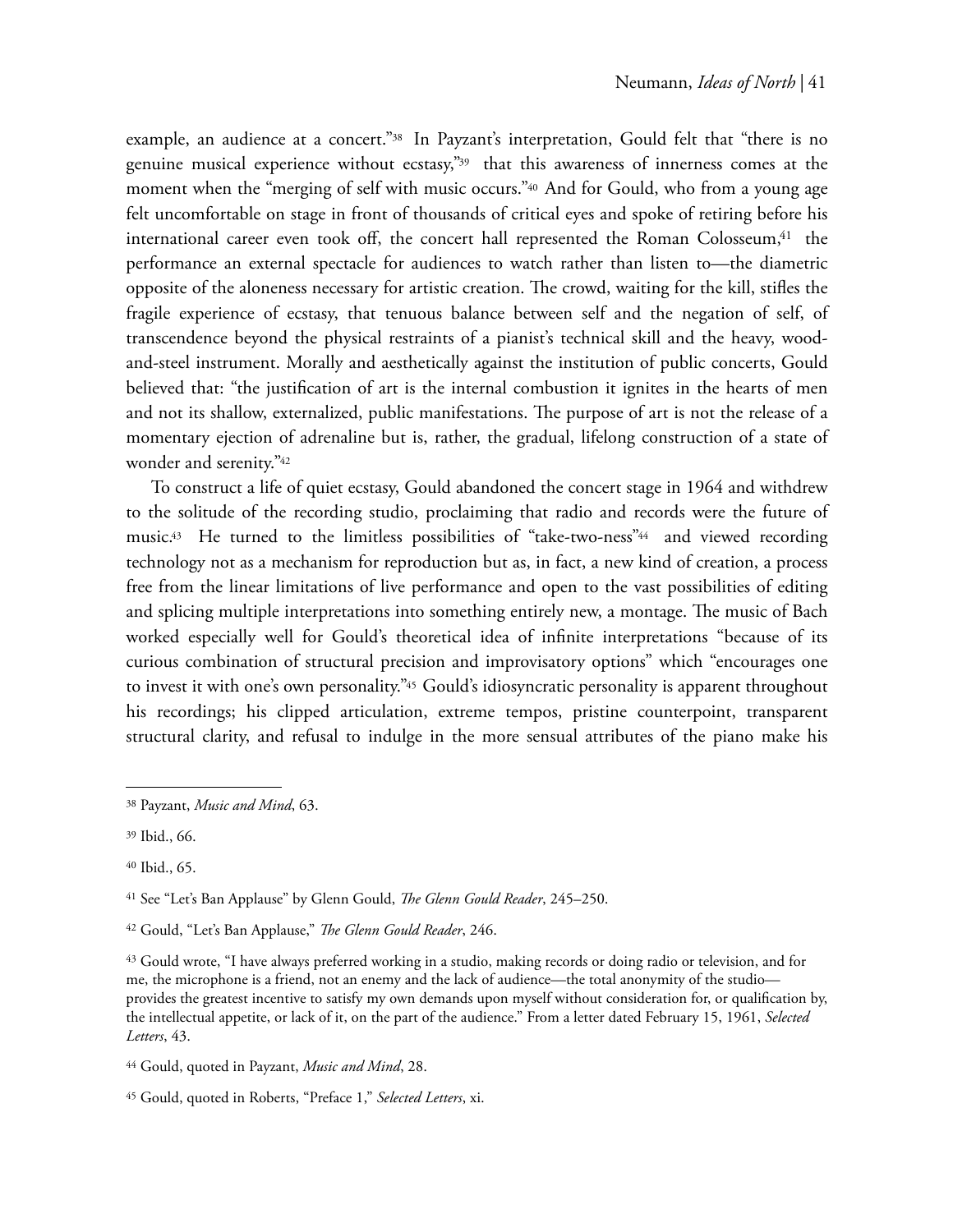playing instantly recognizable, a kind of rigorous, ascetic, "Northern minimalism,"[46](#page-7-0) diametrically opposite the heavily-pedaled, rubato-laden, romanticized Bach playing so in vogue at the time. Indeed, the listener feels as if he's listening not to Bach, but to Glenn Gould, whose aim was never "merely to reproduce the expressed intentions of the composer, be it Bach, Schoenberg, or Strauss."[47](#page-7-1)

 Nor did Gould hide his sense of entitlement to such interpretive, creative license. He favored composers whose substance was structure, particularly Bach and Schoenberg, their compositional technique not relying on the virtuosic or impressionistic qualities of the piano but instead exploiting the instrument's contrapuntal abilities. Their "extreme [compositional] economy"<sup>[48](#page-7-2)</sup> generated endless possibilities from the musical material and allowed the performer the freedom of artistic choice. One well-known story, promulgated by Gould himself in *High Fidelity*, recounts the creation of his recording of the A minor Fugue from Book 1 of the *Well-Tempered Clavier*. By splicing alternating measures of Takes 6 and 8, Gould wrote, "[we achieved] a performance of this particular fugue far superior to anything that we could at the time have done in the studio….By taking advantage of the post-taping afterthought, one can very often transcend the limitation that performance imposes upon the imagination."[49](#page-7-3) Gould considered his recorded interpretations to be far closer to his internal conception of the music than any live performance could be. Removing social, acoustic, and technical obstacles, Gould became, in essence, a composer, constructing his recordings by retaining the artistic control to experiment with a wide range of tempo, articulation, and voicing, to splice together everything he found interesting, and to change whatever did not work musically or technically. He "lower[ed] the barrier between the music he heard in his imagination, and the one sounded in reality," producing montage interpretations that may have been a "creative lie," charged by "imagination and invention,"[50](#page-7-4) but that were, paradoxically, a more heightened kind of truth, truer to the creative spirit than any mere reproduction could claim.

In this spirit, Gould similarly constructed his radio programs, *The Solitude Trilogy* as well as other docudramas about musicians, including Leopold Stokowski and Pablo Casals, conceiving these documentaries as musical compositions. Juxtaposing layered lines of text with music, he created a complex, fugal form out of a finite, linear construct. Invented in seclusion and more abstract than his piano recordings, the radio productions were divorced from the tactile, physical reality of piano playing; they were merely spliced-together sound waves traveling through the

<span id="page-7-0"></span><sup>&</sup>lt;sup>46</sup> Medvedev, "The Blank Space: Glenn Gould, Finland, Russia and the North," *International Politics*, Vol. 38 (March 2001), 94.

<span id="page-7-1"></span><sup>&</sup>lt;sup>47</sup> Siepmann, "Glenn Gould and the Interpreter's Prerogative," *The Musical Times*, Vol. 131, No. 1763 (January 1990), 25.

<span id="page-7-2"></span><sup>48</sup> Bazzana, *Glenn Gould: The Performer in the Work*, 26.

<span id="page-7-3"></span><sup>&</sup>lt;sup>49</sup> Gould, quoted in Clark, "Glenn Gould: Prophet," *The Hudson Review*, Vol. 36, No. 4 (Winter 1983–1984), 703.

<span id="page-7-4"></span><sup>&</sup>lt;sup>50</sup> Medvedev, "The Blank Space: Glenn Gould, Finland, Russia and the North," 94.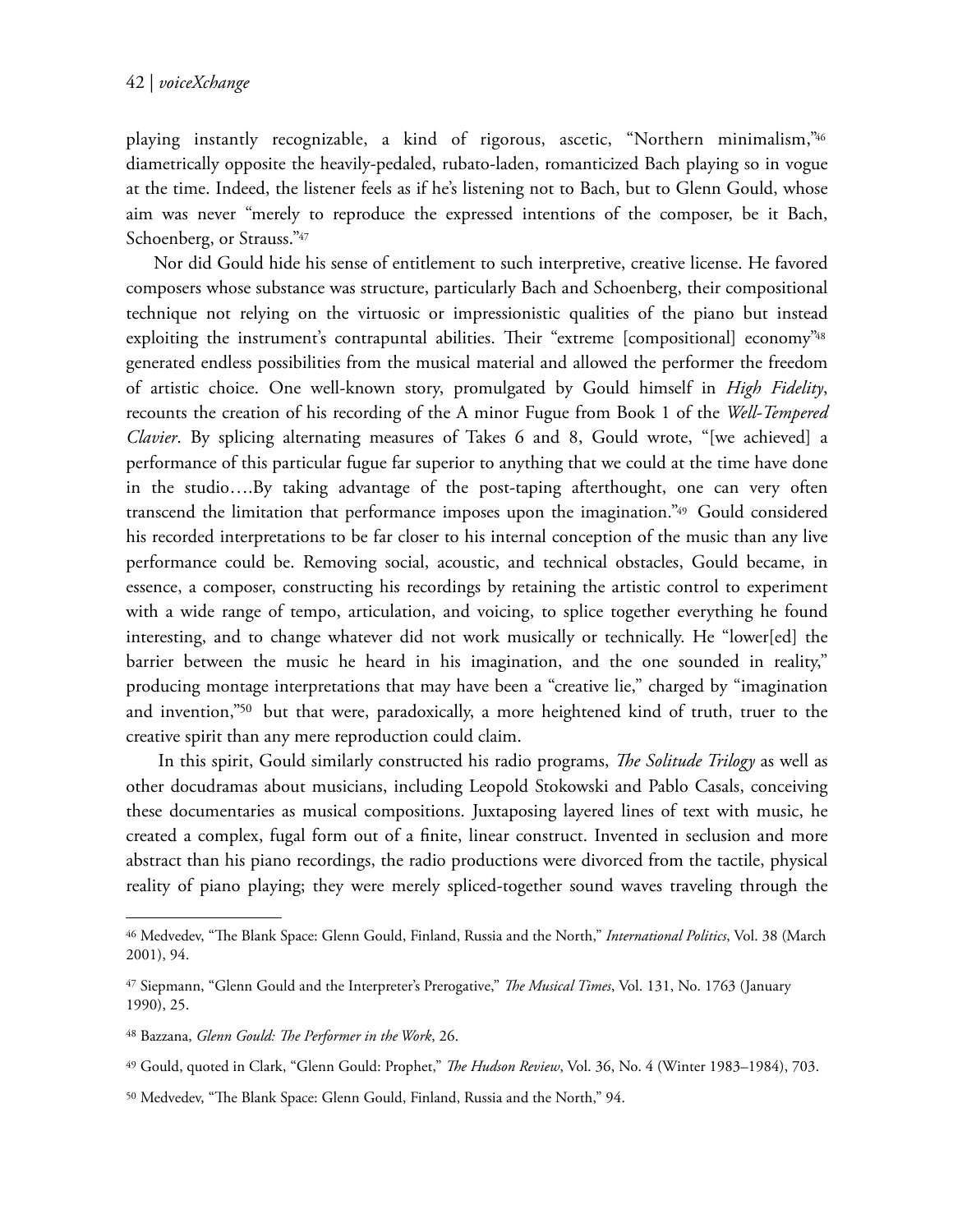northern Canadian air to isolated radio consoles and their solitary listeners, the sounds of disembodied voices fading in and out, of trains cars clicking over steel tracks, heading north. The radio, as a private experience, becomes "a metaphor for solitude,"<sup>[51](#page-8-0)</sup> technologically mediating between the listener and the outside world as well as between the listener and a vast range of aesthetic experiences. Combining speech and music, ideas and emotions, interpretation and imagination, and weaving them together in a variegated, cyclical, autonomous media reliant on electronic sound waves for transmission, Gould conceived of "a form which expresses the limitations of form, which takes as its point of departure the terror of formlessness."<sup>[52](#page-8-1)</sup> The blank tape on which Gould recorded his sound world was, like the idea of North, "an emptiness waiting for recreation."<sup>[53](#page-8-2)</sup> The artist confronts the silence and fills it, giving it shape.

The rhetoric of musical ecstasy parallels Gould's own description of the experience of social isolation, "a sense of exaltation…the only word that really applies to that particular kind of aloneness…an experience that most people don't permit themselves to know."[54](#page-8-3) Solitude is the prerequisite for an ecstasy that frees one from self and transcends the physical and temporal limitations that prevent him from approaching the sublime, an ideal realm. In Gould's final installment of *The Solitude Trilogy*, a portrait of Mennonite life called *Quiet in the Land*, a character says that "we need to learn…to get on in this world of ours without becoming tainted by it."[55](#page-8-4) Gould frequently equated separation from the world with latitude, but, I propose, being unable to abandon the material and physical reality of his art, he internalized this geographical distance by transforming his inner life into an idea of North, an unlimited expanse of creative possibilities.[56](#page-8-5)

 Just as the Group of Seven painters had seemingly discovered "a new aesthetic based on Canada itself" in the early twentieth century, expressing "the spirituality and essential Canadianness of untouched northern landscapes,"[57](#page-8-6) so did Glenn Gould discover a musical aesthetic of purity, order, contemplation, and endless wonder based on the idea of the Canadian North as "a place of spiritual cleansing and healing, a powerful antidote to the greed and decadence of

<span id="page-8-0"></span><sup>51</sup> Jonathan Cott, *Conversations with Glenn Gould* (Chicago: University of Chicago Press, 1984), 102.

<span id="page-8-1"></span><sup>52</sup> Gould, quoted in Ian Rae, *From Cohen to Carson: The Poet's Novel in Canada* (Montreal: McGill-Queen's University Press, 2008), 261.

<span id="page-8-2"></span><sup>53</sup> B. W. Powe, *The Solitary Outlaw* (Toronto: Lester & Orpen Dennys, 1987), 164.

<span id="page-8-3"></span><sup>54</sup> Gould, quoted in Cott, *Conversations*, 106.

<span id="page-8-4"></span><sup>55</sup> Gould, quoted in Elizabeth Angilette, *Glenn Gould: Philosopher at the Keyboard* (New Jersey: Scarecrow Press, Inc., 1992), 145.

<span id="page-8-5"></span><sup>56</sup> In the words of Kant, "To be sufficient for oneself, and consequently to have no need of society, without at the same time being unsociable…is something bordering on the sublime." Quoted in Payzant, *Music and Mind*, 57.

<span id="page-8-6"></span><sup>&</sup>lt;sup>57</sup> Davidson, *The Idea of North*, 194.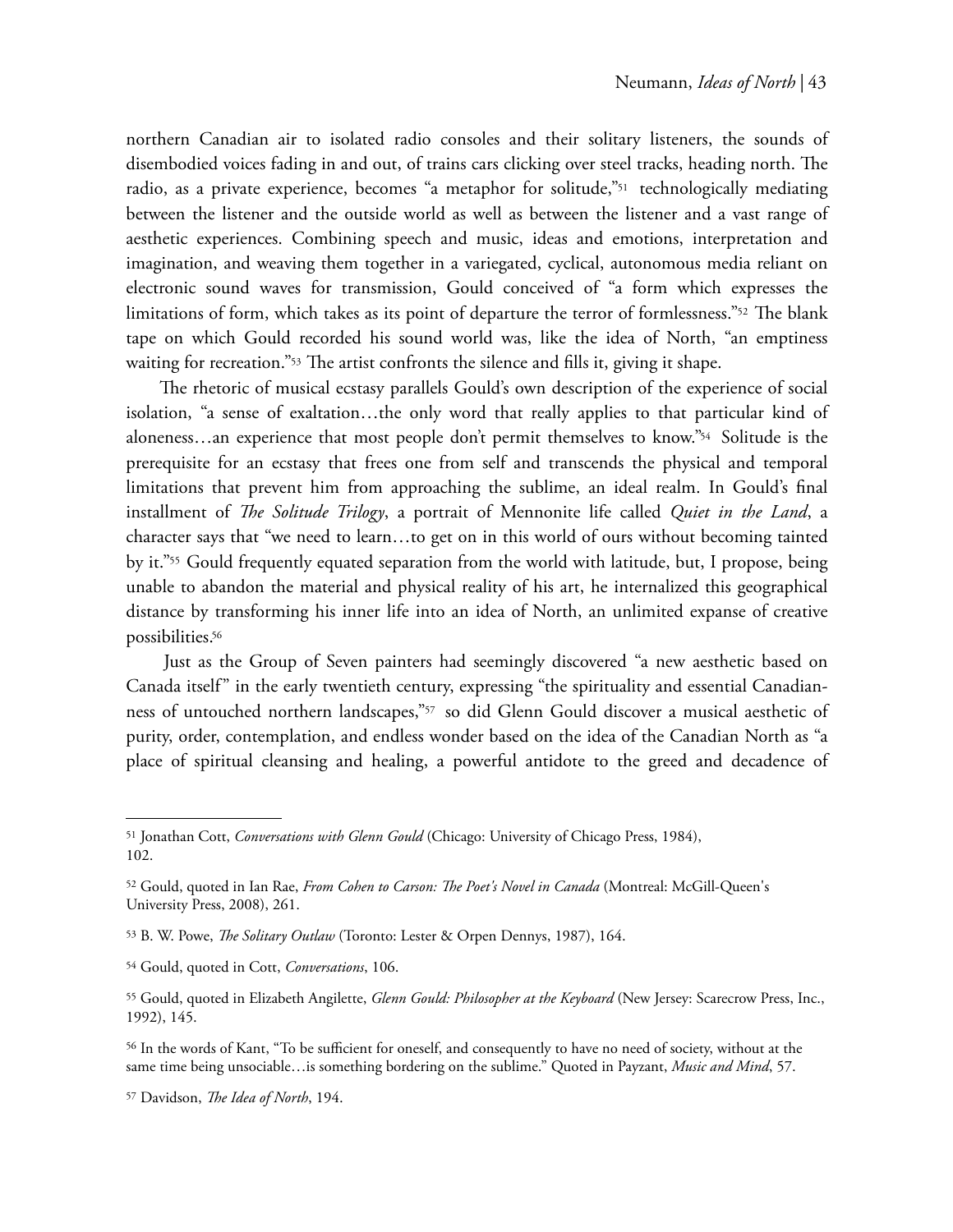modernity."[58](#page-9-0) And though the Group of Seven had painted a *terra nullius* that Gould and other artists, writers, and thinkers accepted without question—expediently presenting a land devoid of human life and history—Gould's own idealized projection of what this space should be, or could be, resulted in such a virtuosic melding of ancient ideas, past music, and contemporary technologies that his artistic vision and influence has indeed been "made inescapable," as philosopher Mark Kingwell writes: "He cannot be ignored."<sup>[59](#page-9-1)</sup> This staggering legacy was not merely captured by recording equipment but was in fact realized as the recordings themselves, auditory reifications of his lifelong search for wonder and serenity. Inherent in Glenn Gould's art —his playing, recording, writing, and radio work—was a moral reckoning of beauty and virtue, a belief in the transformation of the soul, a desire for transcendence and meaning, and a trust in the afterlife over its alternative: oblivion. In the introduction to The Idea of North, Gould wrote: "Something really does happen to most people who go into the north—they become at least aware of the creative opportunity which the physical fact of the country represents and—quite often, I think—come to measure their own work and life against that rather staggering creative possibility: they become, in effect, philosophers."[60](#page-9-2)

<span id="page-9-0"></span><sup>58</sup> Ibid., 191.

<span id="page-9-1"></span><sup>59</sup> Mark Kingwell, *Glenn Gould* (Toronto: Penguin Canada, 2009), 59.

<span id="page-9-2"></span><sup>&</sup>lt;sup>60</sup> Gould, "The Idea of North': An Introduction," 392.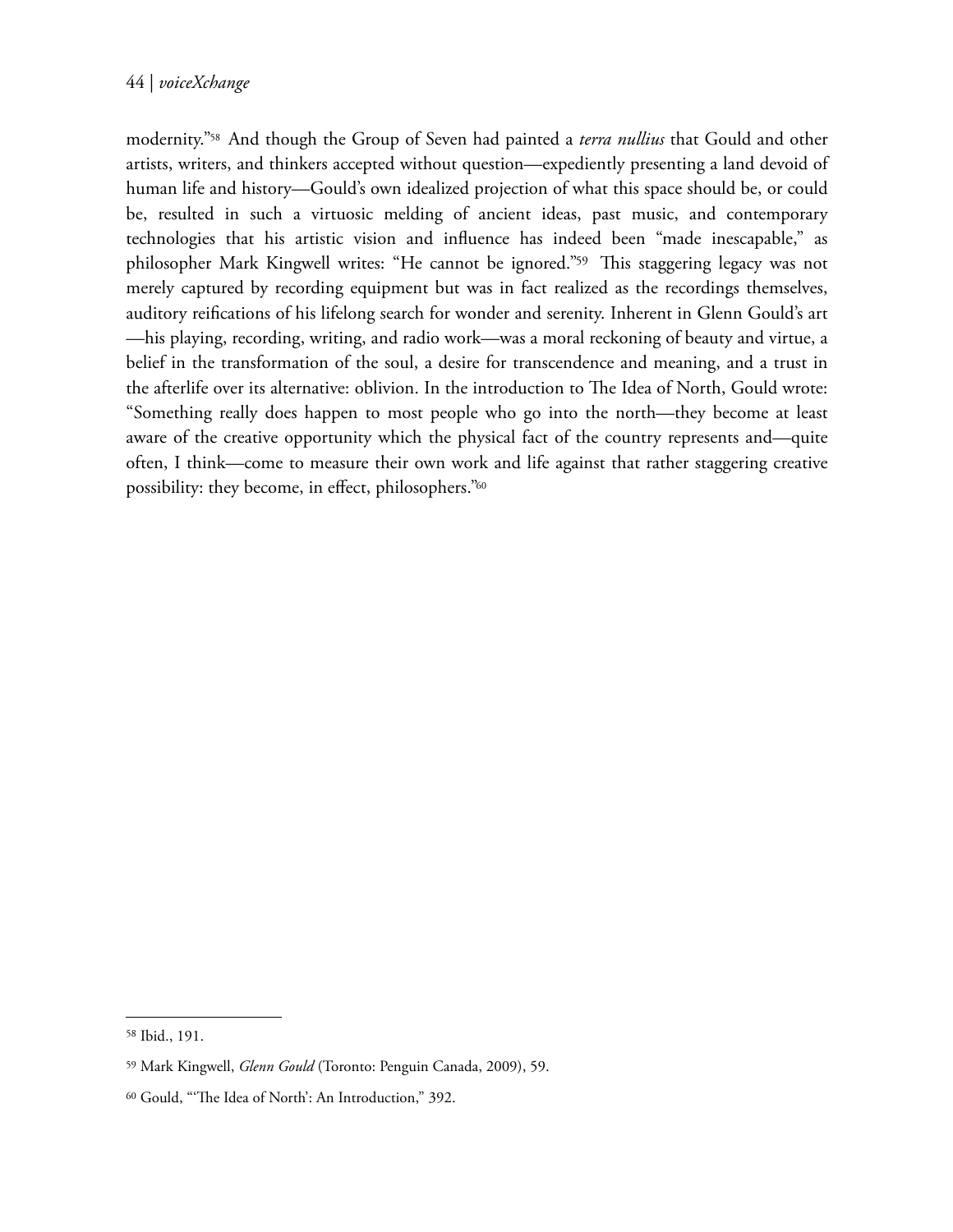*Bibliography*

- Angilette, Elizabeth. *Glenn Gould: Philosopher at the Keyboard*. New Jersey: Scarecrow Press, Inc., 1992.
- Atwood, Margaret. *Strange Things: The Malevolent North in Canadian Literature*. Oxford: Clarendon Press, 1995.
- Bazzana, Kevin. *Wondrous Strange*. New Haven: Yale University Press, 2004.
- —. *Glenn Gould: The Performer in the Work: A Study in Performance Practice*. Oxford: Clarendon Press, 1997.
- Clark, Robert S. "Glenn Gould: Prophet." *The Hudson Review*, Vol. 36, No. 4 (Winter 1983-1984).

Cott, Jonathan. *Conversations with Glenn Gould*. Chicago: University of Chicago Press, 1984. Davidson, Peter. *The Idea of North*. London: Reaktion Books, 2005.

Dillard, Annie. *Teaching A Stone to Talk*. New York: Harper Perennial, 1988.

Friedrich, Otto. *Glenn Gould: A Life and Variations*. London: Metheun: Reed Consumer Books Ltd., 1989, 1994.

- Fulford, Robert. "Mary Pickford, Glenn Gould, Anne of Green Gables, and Captain Kirk: Canadians in the World's Imagination." www.robertfulford.com/hebrewu.html. Accessed 02 June 2009.
- Grace, Sherrill E. *Canada and the Idea of North.* Montreal and Kingston: McGill-Queen's University Press, 2001.
- Gould, Glenn. *Glenn Gould: Selected Letters*. Edited and compiled by John Roberts and Ghyslaine Guertin. Toronto: Oxford University Press, 1992.
- Gould, Glenn. *The Glenn Gould Reader*. Edited by Tim Page. London: Faber and Faber Limited, 1987. Originally published New York: Alfred A. Knopf, Inc., 1984.
- Kant, Immanuel. *Critique of Aesthetic Judgment*. Translated by James Creed Meredith. Oxford: The Clarendon Press, 1911.

Kingwell, Mark. *Glenn Gould.* Extraordinary Canadians. Toronto: Penguin Canada, 2009. Kostelanetz, Richard. "Glenn Gould as a Radio Composer." *The Massachusetts Review*, Vol.

29, No. 3 (Fall 1988).

- Medvedev, Sergei. "The Blank Space: Glenn Gould, Finland, Russia and the North." *International Politics*, Vol. 38 (March 2001).
- Nietzsche, Friedrich. *The Birth of Tragedy and The Genealogy of Morals*. Translated by Francis Golffing. New York: Doubleday Anchor Books., 1956.
- Ostwald, Peter F. *Glenn Gould: The Ecstasy and Tragedy of Genius*. New York: W. W. Norton & Company, 1997.
- Payzant, Geoffrey. *Glenn Gould: Music and Mind*. Toronto: Key Porter, 1992. Originally published Toronto: Van Nostrand Reinhold, 1978.

Powe, B. W. *The Solitary Outlaw*. Toronto: Lester & Orpen Dennys, 1987.

Radforth, Ian. "Canadian Shield." *The Oxford Companion to Canadian History*. Edited by Gerald Hallowell. Oxford: Oxford University Press, 2004. Oxford Reference Online. Accessed 9 December 2010. www.oxfordreference.com/views/ENTRY.html? subview=Main&entry=t148.e28

Rae, Ian. From Cohen to Carson: The Poet's Novel in Canada. Montreal: McGill-Queen's University Press, 2008.